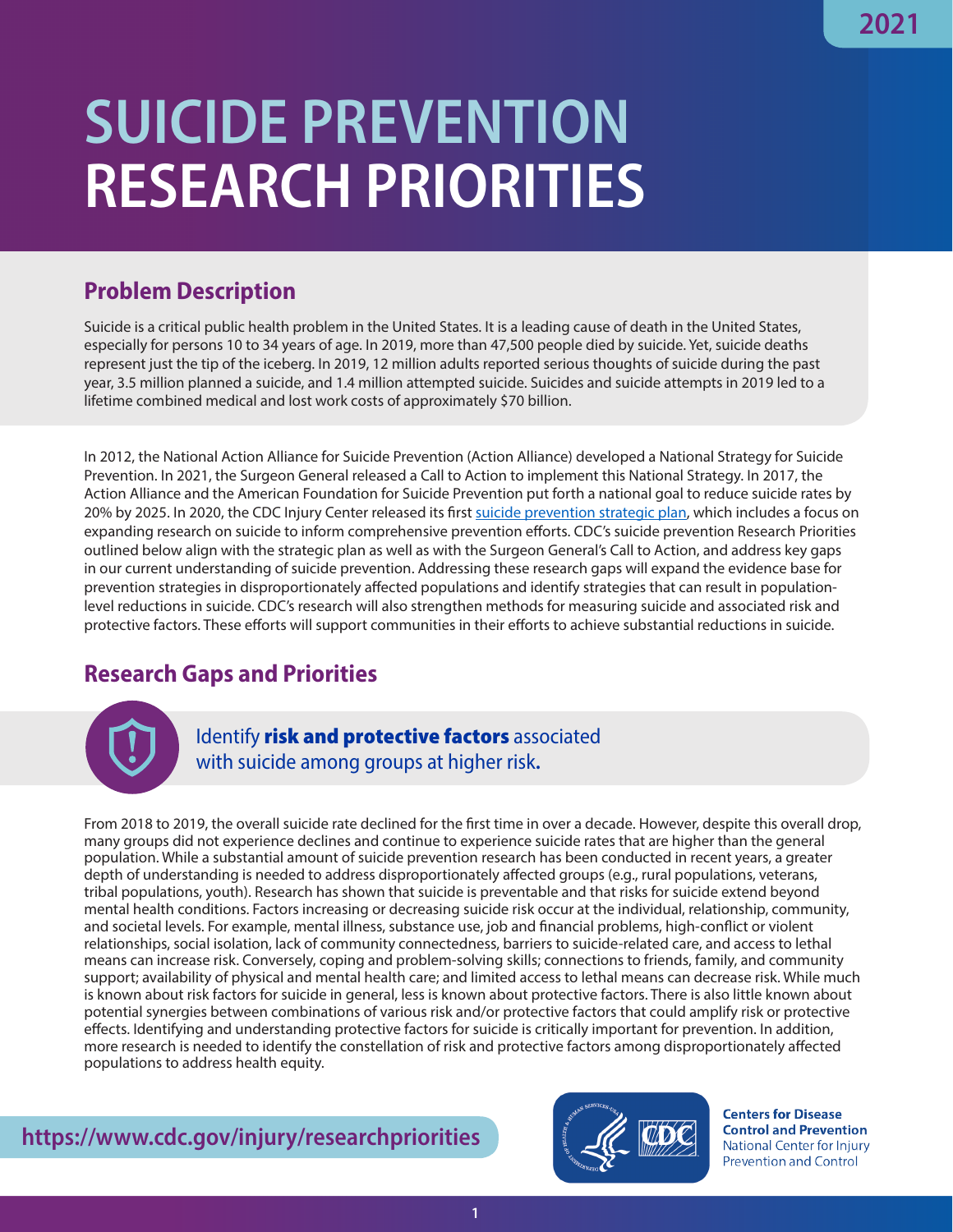For example,

- a. What are the key protective factors (or combination of factors) that lower the likelihood of suicide among disproportionally affected populations?
- b. What are the key risk factors (or combination of factors) that increase the likelihood of suicide among disproportionately affected populations?
- c. What factors (or combination of factors) protect individuals who are experiencing suicidal ideation from attempting or dying by suicide?

Given the myriad factors associated with suicide, multiple opportunities for prevention and intervention exist. Delving deeper into risk and protective factors and exploring their interactions will enable public health practitioners to take action to design more effective and culturally relevant suicide prevention programs, particularly for those in greatest need.



## Develop and evaluate **community- and population-based** approaches to suicide prevention.

Suicide prevention strategies have historically focused on individual-level mental health treatment and crisis intervention. Although these strategies are a critical part of the solution, a comprehensive approach that achieves highest impact will arise from adapting and evaluating population- and evidence-based prevention approaches for groups at higher risk, ideally before people become suicidal. Preventing suicide requires finding effective ways to identify populations at greatest risk and then developing, implementing, and evaluating tailored programs and policies. For example,

- a. Which community-based programs, policies, and practices (or combination) are most effective and economically efficient at preventing suicide?
- b. Which strategies that reduce access to lethal means among people at risk for suicide are most effective, and how does effectiveness vary across demographic or geographic groups?
- c. Which injury and violence (e.g., adverse childhood experiences, intimate partner violence, community violence, overdose/substance use) prevention strategies with the best available evidence also show evidence of addressing common risk and protective factors for suicide?
- d. What is the impact of public education, communication, and prevention messaging interventions on reducing suicide and suicide risk?
- e. What factors contribute to or inhibit successful implementation and replication of suicide prevention strategies?

Developing, enhancing, and rigorously evaluating innovative and culturally relevant prevention strategies at the population level will advance the science to help communities prevent more suicides.